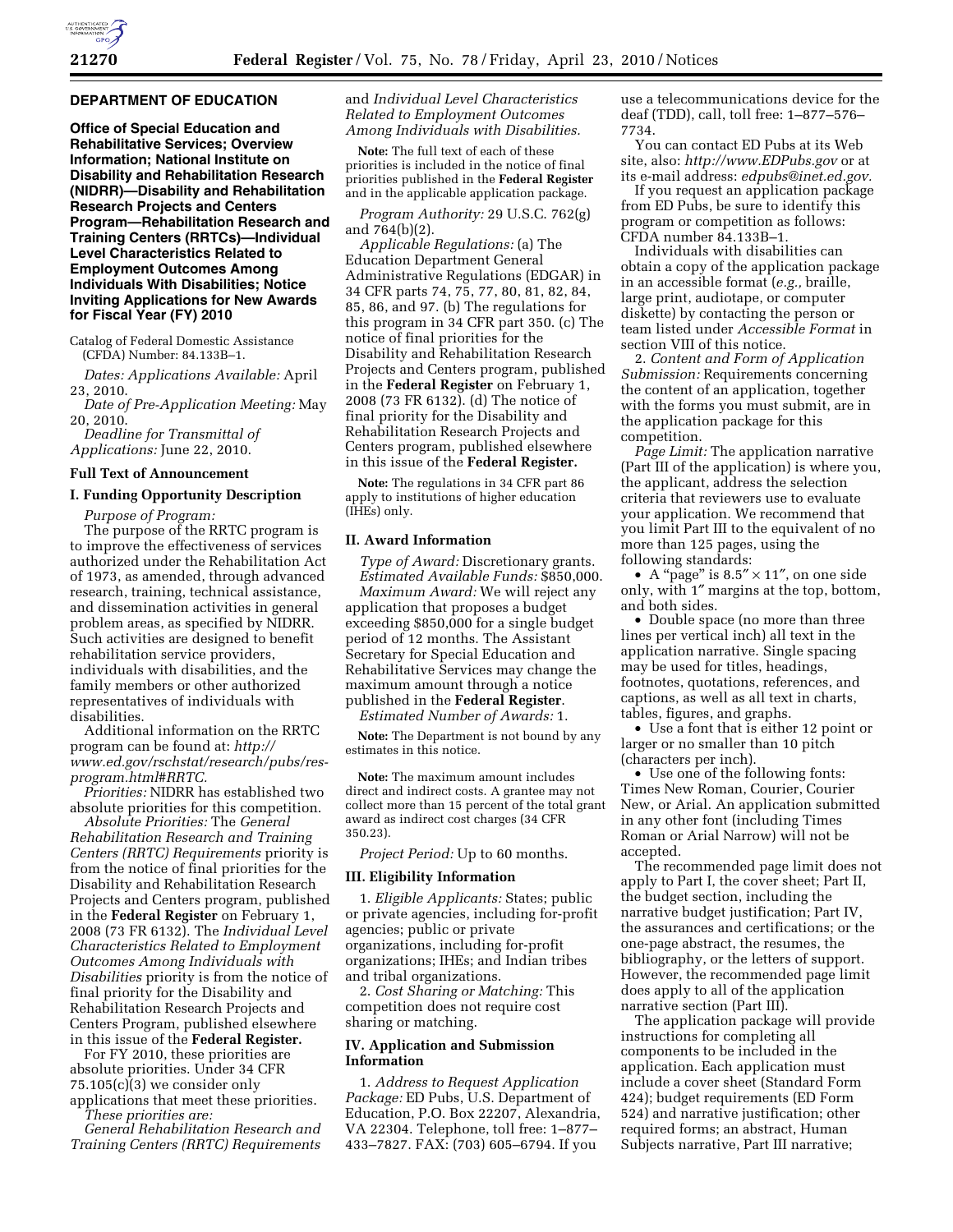resumes of staff; and other related materials, if applicable.

3. *Submission Dates and Times: Applications Available:* April 23, 2010.

*Date of Pre-Application Meeting:*  Interested parties are invited to participate in a pre-application meeting and to receive information and technical assistance through individual consultation with NIDRR staff. The preapplication meeting will be held on May 20, 2010. Interested parties may participate in this meeting by conference call with NIDRR staff from the Office of Special Education and Rehabilitative Services between 1:00 p.m. and 3:00 p.m., Washington, DC time. NIDRR staff also will be available from 3:30 p.m. to 4:30 p.m., Washington, DC time, on the same day, by telephone, to provide information and technical assistance through individual consultation. For further information or to make arrangements to participate in the meeting via conference call or for an individual consultation, contact Donna Nangle, U.S. Department of Education, Potomac Center Plaza (PCP), room 5142, 550 12th Street, SW., Washington, DC 20202. *Telephone:* (202) 245–7462 or by *e-mail: Donna.Nangle@ed.gov.* 

*Deadline for Transmittal of Applications:* June 22, 2010.

Applications for grants under this competition must be submitted electronically using the Electronic Grant Application System (e-Application) accessible through the Department's e-Grants site. For information (including dates and times) about how to submit your application electronically, or in paper format by mail or hand delivery if you qualify for an exception to the electronic submission requirement, please refer to section IV.6. *Other Submission Requirements* of this notice.

We do not consider an application that does not comply with the deadline requirements.

Individuals with disabilities who need an accommodation or auxiliary aid in connection with the application process should contact the person listed under **FOR FURTHER INFORMATION CONTACT** in section VII of this notice. If the Department provides an accommodation or auxiliary aid to an individual with a disability in connection with the application process, the individual's application remains subject to all other requirements and limitations in this notice.

4. *Intergovernmental Review:* This program is not subject to Executive Order 12372 and the regulations in 34 CFR part 79.

5. *Funding Restrictions:* We reference regulations outlining funding restrictions in the *Applicable Regulations* section in this notice.

6. *Other Submission Requirements:* 

Applications for grants under this competition must be submitted electronically unless you qualify for an exception to this requirement in accordance with the instructions in this section.

a. *Electronic Submission of Applications.* 

Applications for grants under the Rehabilitation Research and Training Centers (RRTCs)—CFDA Number 84.133B–1 must be submitted electronically using e-Application, accessible through the Department's e-Grants Web site at: *http:// e-grants.ed.gov.* 

We will reject your application if you submit it in paper format unless, as described elsewhere in this section, you qualify for one of the exceptions to the electronic submission requirement *and*  submit, no later than two weeks before the application deadline date, a written statement to the Department that you qualify for one of these exceptions. Further information regarding calculation of the date that is two weeks before the application deadline date is provided later in this section under *Exception to Electronic Submission Requirement.* 

While completing your electronic application, you will be entering data online that will be saved into a database. You may not e-mail an electronic copy of a grant application to us.

Please note the following: • You must complete the electronic submission of your grant application by 4:30:00 p.m., Washington, DC time, on the application deadline date. E-Application will not accept an application for this competition after 4:30:00 p.m., Washington, DC time, on the application deadline date. Therefore, we strongly recommend that you do not wait until the application deadline date to begin the application process.

• The hours of operation of the e-Grants Web site are 6 a.m. Monday until 7 p.m. Wednesday; and 6 a.m. Thursday until 8 p.m. Sunday, Washington, DC time. Please note that, because of maintenance, the system is unavailable between 8 p.m. on Sundays and 6 a.m. on Mondays, and between 7 p.m. on Wednesdays and 6 a.m. on Thursdays, Washington, DC time. Any modifications to these hours are posted on the e-Grants Web site.

• You will not receive additional point value because you submit your application in electronic format, nor will we penalize you if you qualify for an exception to the electronic submission requirement, as described elsewhere in this section, and submit your application in paper format.

• You must submit all documents electronically, including all information you typically provide on the following forms: the Application for Federal Assistance (SF 424), the Department of Education Supplemental Information for SF 424, Budget Information—Non-Construction Programs (ED 524), and all necessary assurances and certifications. You must attach any narrative sections of your application as files in a .DOC (document), .RTF (rich text), or .PDF (Portable Document) format. If you upload a file type other than the three file types specified in this paragraph or submit a password protected file, we will not review that material.

• Your electronic application must comply with any page limit requirements described in this notice.

• Prior to submitting your electronic application, you may wish to print a copy of it for your records.

• After you electronically submit your application, you will receive an automatic acknowledgment that will include a PR/Award number (an identifying number unique to your application).

• Within three working days after submitting your electronic application, fax a signed copy of the SF 424 to the Application Control Center after following these steps:

(1) Print SF 424 from e-Application.

(2) The applicant's Authorizing Representative must sign this form.

(3) Place the PR/Award number in the upper right hand corner of the hardcopy signature page of the SF 424.

(4) Fax the signed SF 424 to the Application Control Center at (202) 245–6272.

• We may request that you provide us original signatures on other forms at a later date.

*Application Deadline Date Extension in Case of e-Application Unavailability:*  If you are prevented from electronically submitting your application on the application deadline date because e-Application is unavailable, we will grant you an extension of one business day to enable you to transmit your application electronically, by mail, or by hand delivery. We will grant this extension if—

(1) You are a registered user of e-Application and you have initiated an electronic application for this competition; and

 $(2)$ (a) E-Application is unavailable for 60 minutes or more between the hours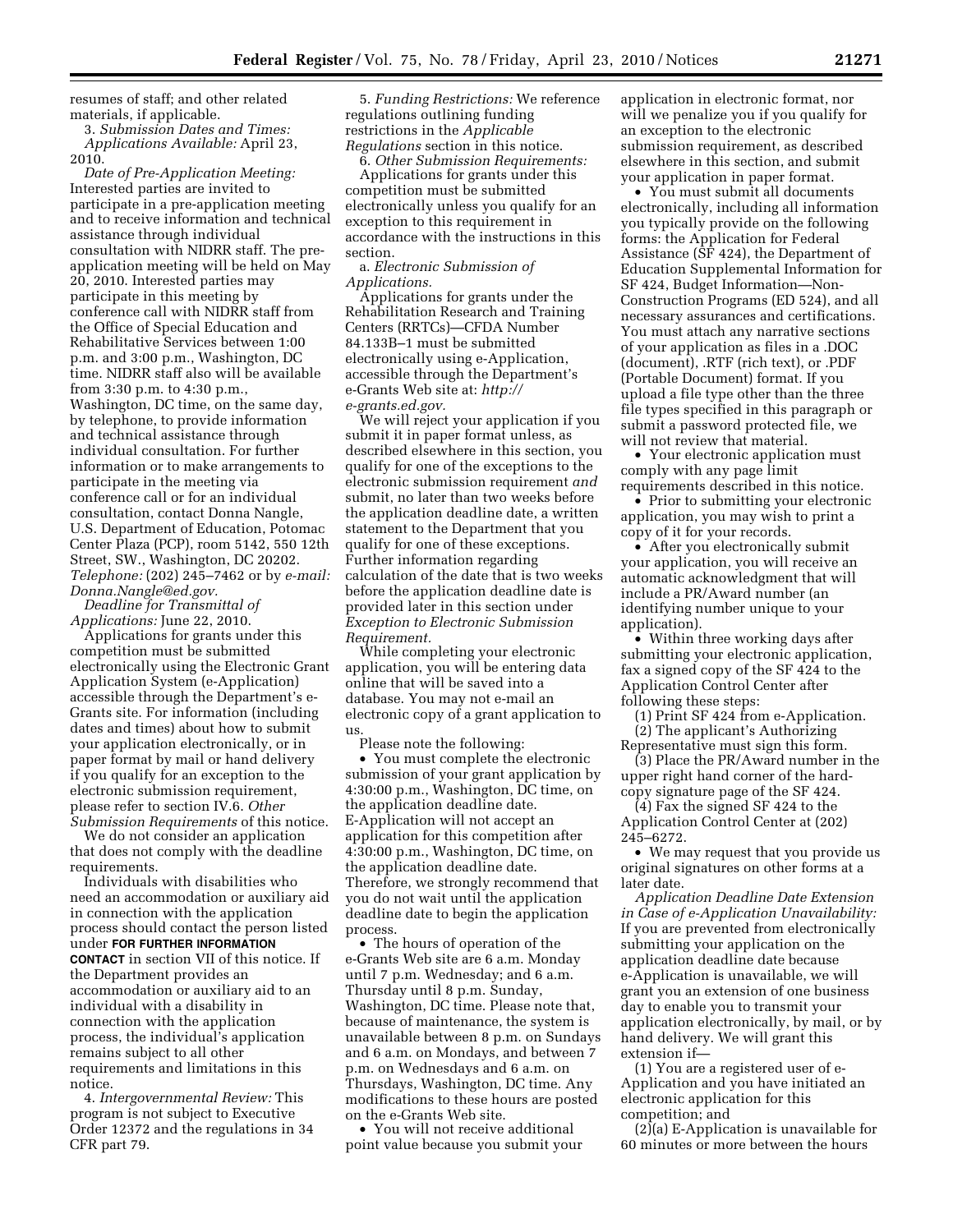of 8:30 a.m. and 3:30 p.m., Washington, DC time, on the application deadline date; or

(b) E-Application is unavailable for any period of time between 3:30 p.m. and 4:30:00 p.m., Washington, DC time, on the application deadline date.

We must acknowledge and confirm these periods of unavailability before granting you an extension. To request this extension or to confirm our acknowledgment of any system unavailability, you may contact either (1) the person listed elsewhere in this notice under **FOR FURTHER INFORMATION CONTACT** (*see* VII. Agency Contact) or (2) the e-Grants help desk at 1–888–336– 8930. If e-Application is unavailable due to technical problems with the system and, therefore, the application deadline is extended, an e-mail will be sent to all registered users who have initiated an e-Application. Extensions referred to in this section apply only to the unavailability of e-Application.

*Exception to Electronic Submission Requirement:* You qualify for an exception to the electronic submission requirement, and may submit your application in paper format, if you are unable to submit an application through e-Application because—

• You do not have access to the Internet; or

• You do not have the capacity to upload large documents to e-Application; *and* 

• No later than two weeks before the application deadline date (14 calendar days or, if the fourteenth calendar day before the application deadline date falls on a Federal holiday, the next business day following the Federal holiday), you mail or fax a written statement to the Department, explaining which of the two grounds for an exception prevents you from using the Internet to submit your application. If you mail your written statement to the Department, it must be postmarked no later than two weeks before the application deadline date. If you fax your written statement to the Department, we must receive the faxed statement no later than two weeks before the application deadline date.

Address and mail or fax your statement to: Donna Nangle, U.S. Department of Education, 400 Maryland Avenue, SW., room 5142, PCP, Washington, DC 20202–2700. FAX: (202) 245–7323.

Your paper application must be submitted in accordance with the mail or hand delivery instructions described in this notice.

b. *Submission of Paper Applications by Mail.* 

If you qualify for an exception to the electronic submission requirement, you may mail (through the U.S. Postal Service or a commercial carrier) your application to the Department. You must mail the original and two copies of your application, on or before the application deadline date, to the Department at the following address: U.S. Department of Education, Application Control Center, *Attention:*  (CFDA Number 84.133B–1), LBJ Basement Level 1, 400 Maryland Avenue, SW., Washington, DC 20202– 4260.

You must show proof of mailing consisting of one of the following:

(1) A legibly dated U.S. Postal Service postmark.

(2) A legible mail receipt with the date of mailing stamped by the U.S. Postal Service.

(3) A dated shipping label, invoice, or receipt from a commercial carrier.

(4) Any other proof of mailing acceptable to the Secretary of the U.S. Department of Education.

If you mail your application through the U.S. Postal Service, we do not accept either of the following as proof of mailing:

(1) A private metered postmark.

(2) A mail receipt that is not dated by the U.S. Postal Service.

If your application is postmarked after the application deadline date, we will not consider your application.

**Note:** The U.S. Postal Service does not uniformly provide a dated postmark. Before relying on this method, you should check with your local post office.

c. *Submission of Paper Applications by Hand Delivery.* 

If you qualify for an exception to the electronic submission requirement, you (or a courier service) may deliver your paper application to the Department by hand. You must deliver the original and two copies of your application, by hand, on or before the application deadline date, to the Department at the following address: U.S. Department of Education, Application Control Center, *Attention:*  (CFDA Number 84.133B–1), 550 12th Street, SW., Room 7041, Potomac Center Plaza, Washington, DC 20202–4260.

The Application Control Center accepts hand deliveries daily between 8 a.m. and 4:30:00 p.m., Washington, DC time, except Saturdays, Sundays, and Federal holidays.

**Note for Mail or Hand Delivery of Paper Applications:** If you mail or hand deliver your application to the Department— (1) You must indicate on the envelope

and—if not provided by the Department—in Item 11 of the SF 424 the CFDA number, including suffix letter, if any, of the

competition under which you are submitting your application; and

(2) The Application Control Center will mail to you a notification of receipt of your grant application. If you do not receive this grant notification within 15 business days from the application deadline date, you should call the U.S. Department of Education Application Control Center at (202) 245– 6288.

# **V. Application Review Information**

*Selection Criteria:* The selection criteria for this competition are from 34 CFR 350.54 and are listed in the application package.

## **VI. Award Administration Information**

1. *Award Notices:* If your application is successful, we notify your U.S. Representative and U.S. Senators and send you a Grant Award Notification (GAN). We may notify you informally, also.

If your application is not evaluated or not selected for funding, we notify you.

2. *Administrative and National Policy Requirements:* We identify administrative and national policy requirements in the application package and reference these and other requirements in the *Applicable Regulations* section of this notice.

We reference the regulations outlining the terms and conditions of an award in the *Applicable Regulations* section of this notice and include these and other specific conditions in the GAN. The GAN also incorporates your approved application as part of your binding commitments under the grant.

3. *Reporting:* At the end of your project period, you must submit a final performance report, including financial information, as directed by the Secretary. If you receive a multi-year award, you must submit an annual performance report that provides the most current performance and financial expenditure information as directed by the Secretary under 34 CFR 75.118. The Secretary may also require more frequent performance reports under 34 CFR 75.720(c). For specific requirements on reporting, please go to *http://www.ed.gov/fund/grant/apply/ appforms/appforms.html.* 

**Note:** NIDRR will provide information by letter to grantees on how and when to submit the final performance report.

4. *Performance Measures:* To evaluate the overall success of its research program, NIDRR assesses the quality of its funded projects through a review of grantee performance and products. Each year, NIDRR examines a portion of its grantees to determine:

• The percentage of NIDRR-supported fellows, post-doctoral trainees, and